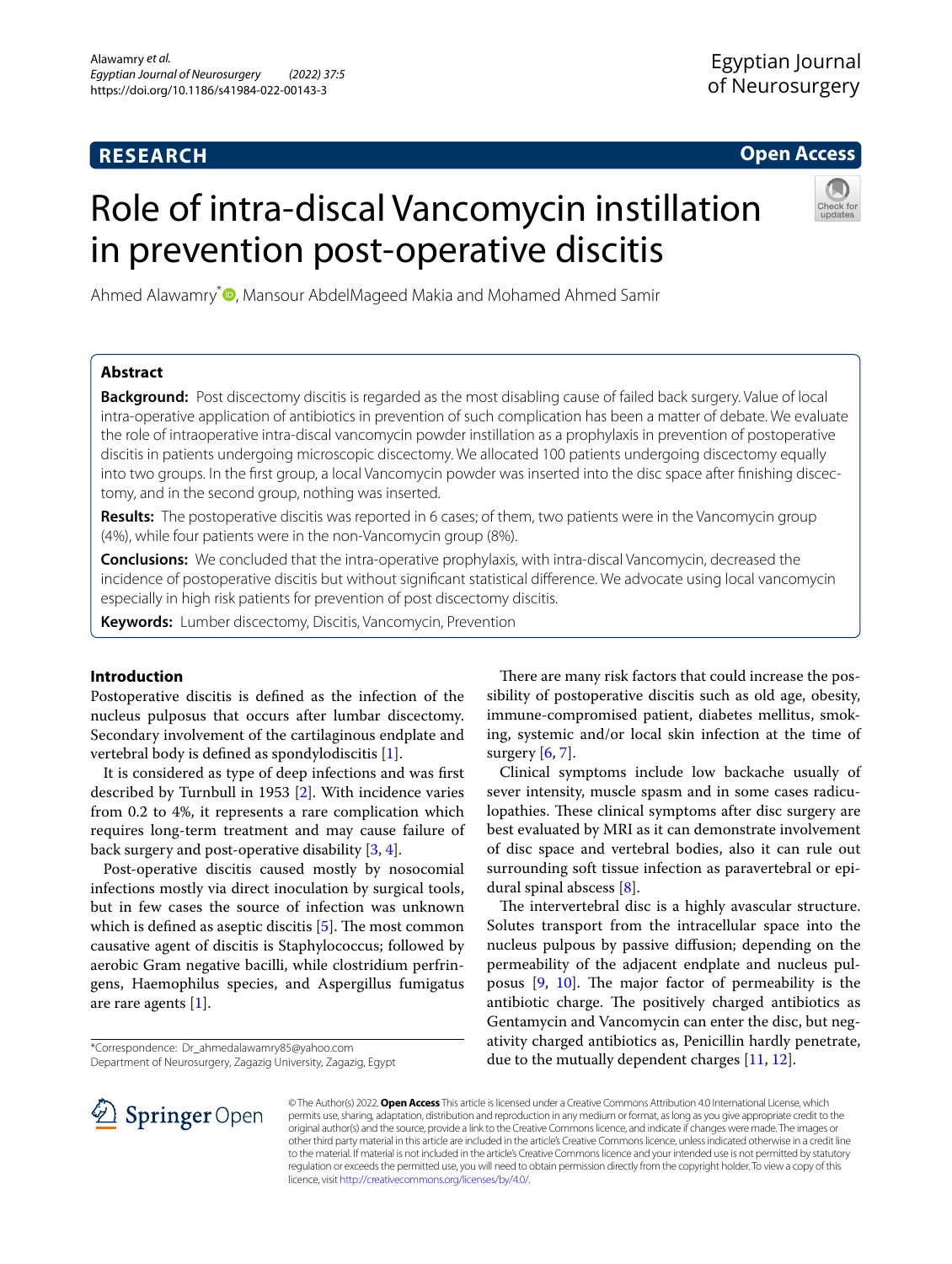Diferent authors stated that adding local Vancomycin powder, showed a reduction in post-surgical site infection (SSI) requiring repeated surgery with large cost savings [\[6](#page-4-5), [13](#page-4-12), [14](#page-4-13)]. Other authors stated that this was not associated with a signifcant decrease in the incidence of SSIs after posterior spinal surgeries [[15\]](#page-4-14).

This current prospective, comparative study aims to evaluate the role of intraoperative intra-discal Vancomycin powder instillation as a prophylaxis in prevention of postoperative discitis in patients undergoing open or microscopic discectomy.

# **Methods**

This is a prospective, comparative study conducted at Zagazig university hospital in the period from 2018 to 2020.

The study protocol was formally reviewed and approved by the ethics committee for human research at Faculty of Medicine, Zagazig University.

*Inclusion criteria*: hundred patients of both sexes and above 18 years old with lumbar disc prolapsed diagnosed by CT and/or MRI with failure through conservative treatment and indicated for surgery by clinical and radiological means.

*Exclusion criteria*: patients were excluded if had previous history of spine infection, intra operative incidental durotomy, immune compromised patients with systemic infection at time of surgery, allergic to Vancomycin and/ or had received systemic Vancomycin peri-operatively.

The patients were allocated to two equal groups' fifty patients each. We allocated patients on base of "day of the week"; patients who were operated on Sundays and Tuesdays were allocated to group A, while who were operated on Mondays and Wednesdays were allocated to group B. This is called a "quasirandomization"  $[16]$  $[16]$ .

Patient were randomized on base of Group A received approximately 0.5 g intradiscal Vancomycin powder that was inserted after discectomy by using a bone graft funnel, while Group B, nothing was inserted in the disc space. Patients in group A were tested for vancomycin allergy before receiving the drug. All patients received intravenous pre-operative antibiotic in the form of 1 g Cephazolin one hour before the surgery, and another two doses post-operatively, 12 h apart [\[17](#page-4-16)]. All surgeries were performed under general anesthesia, using microscopic tubular discectomy and most of patients were discharged the next day.

Patients were observed postoperatively on day 1 then, weekly for the frst two weeks, then on the sixth week. Postoperative discitis was suspected if a new-onset or a persistent backache, thigh pain, back muscle spasm, fever, and radiculopathy occurred. Laboratory investigations included ESR, WBC, CRP-titer were done for suspected cases. A Contrast MRI study was also done; we depended on clinical presentation, laboratory results, and MRI fndings for diagnosis.

Risk factors like diabetes, obesity, smoking, and previous lumbar surgeries were noted, also intra-operative data such as operation time, amount of blood loss and level of surgery were also recorded for all patients.

# **Results**

There was no statistical significance difference between the studied groups in age, sex distribution or risk factors (Table [1\)](#page-2-0).

There was no statistical significance difference between the studied groups in operation time, blood loss or operated level. There was an increase in frequency of postoperative discitis among group II compared to group I but without statistical signifcant diference. Also there was no statistical signifcance diference between the studied groups in symptoms, time of presentation or laboratory fndings of discitis cases (Table [2\)](#page-3-0). In the current study, we had 6 patients in both groups (2 cases [4%] in group A and 4 cases [8%] in group B) who developed postoperative discitis.

All cases diagnosed with discitis received conservative treatment. We had no revision surgery in our study.

## **Discussion**

In the present study, the rate of disc prolapse was more common in males (51%) than in females (49%) with no significant difference found between the two groups. The operated lumbar spine levels were L1–L2, L2–L3, L3–L4, L4–L5, and L5-S1, with 73% of patients between L4–L5 and L5-S1 in both groups.

Jordon et al.  $[18]$  $[18]$  mentioned that the L4-5 and L5-S1 procedures account for about 95% of lumbar surgeries. The lordotic angle and hypermobile segments between L4-S1 might be the cause.

There are some risk factors (diabetes, obesity, smoking, and steroid therapy) for the development of postoperative discitis (Table [1](#page-2-0)) in our study, with a non-signifcant P-value between the two groups. That was consistent with risk factors previously mentioned in literature [[19](#page-4-18)].

Piotrowski et al. found that 26% of patients with postoperative discitis were diabetics. The incidence of diabetes in surgical patients was 6.8% [[20\]](#page-4-19).

In the current study, we had 6 patients in both groups (2 cases [4%] in group A and 4 cases [8%] in group B) who developed postoperative discitis.

This came in agreement with Hasan et al.  $[6]$  $[6]$  who found that postoperative discitis was developed in 1.4% in the Vancomycin group, and 5.56% in the non-Vancomycin group.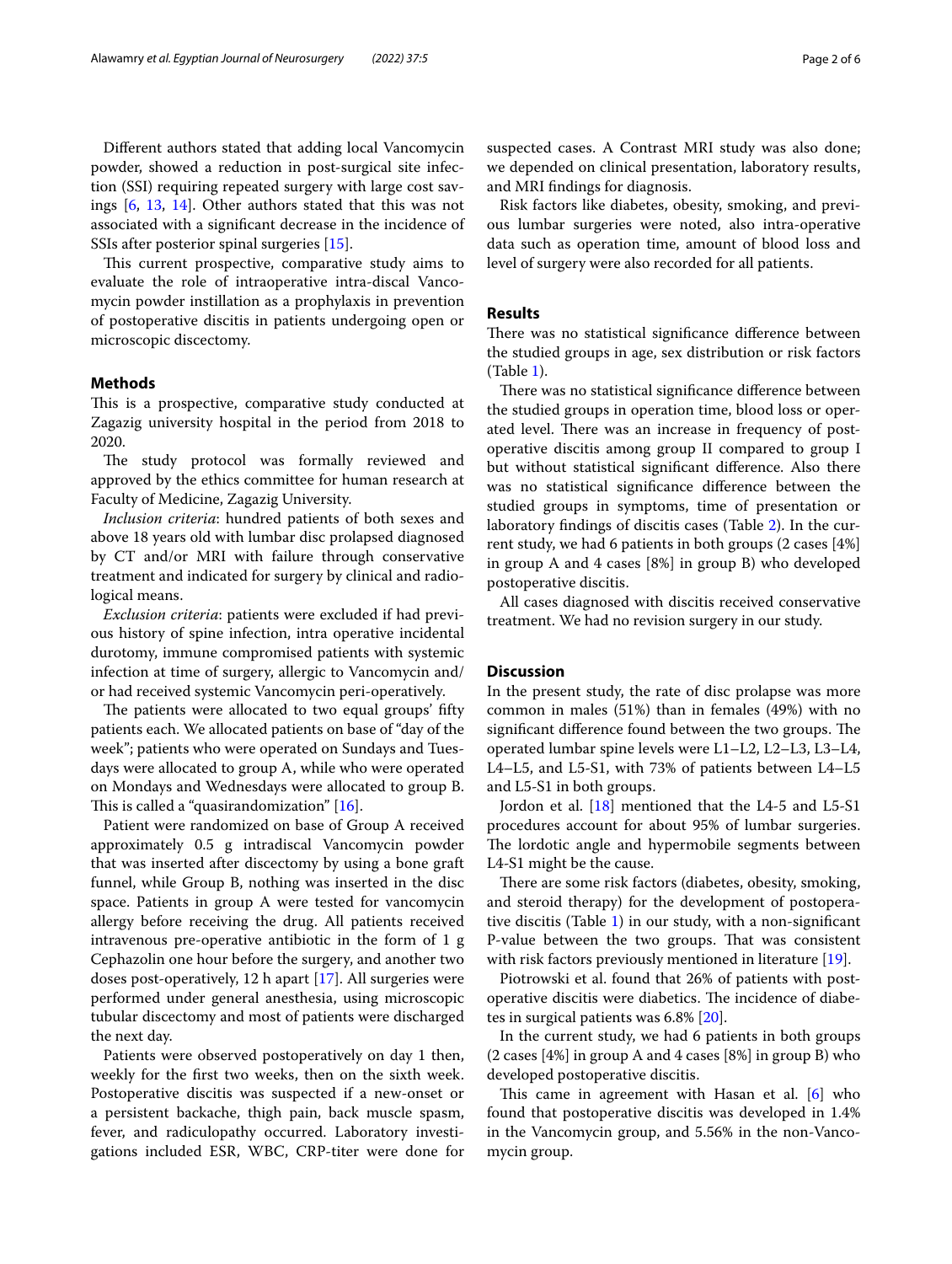| Variable             | Group I                 |      | <b>Group II</b>            |      | t      | P         |
|----------------------|-------------------------|------|----------------------------|------|--------|-----------|
|                      | Vancomycin ( $n = 50$ ) |      | No vancomycin ( $n = 50$ ) |      |        |           |
| Age: (years)         |                         |      |                            |      |        |           |
| $Mean \pm SD$        | $49.02 \pm 12.63$       |      | $50.7 \pm 12.39$           |      | 0.67   | 0.50      |
| Range                | $27 - 68$               |      | $27 - 68$                  |      |        | NS.       |
| Variable             | No                      | $\%$ | No                         | $\%$ | $x^2$  | P         |
| Sex                  |                         |      |                            |      |        |           |
| Female               | 26                      | 52   | 23                         | 46   | 0.36   | 0.55      |
| Male                 | 24                      | 48   | 27                         | 54   |        | <b>NS</b> |
| Risk factor          |                         |      |                            |      |        |           |
| <b>Diabetes</b>      | 11                      | 22   | 13                         | 26   | 0.22   | 0.64 NS   |
| Obesity              | 18                      | 36   | 16                         | 32   | 0.18   | 0.67 NS   |
| Smoking              | 8                       | 16   | 11                         | 22   | 0.59   | 0.44 NS   |
| Steroid use          | 4                       | 8    | $\overline{3}$             | 6    | Fisher | 0.99 NS   |
| Prior lumbar surgery | 9                       | 18   | 11                         | 22   | 0.25   | 0.62 NS   |

<span id="page-2-0"></span>**Table 1** Basic characteristics of the studied groups

This table shows that there was no statistical signifcance diference between the studied groups in age, sex distribution or risk factors

SD: Stander deviation, *t*: independent *t* test, χ<sup>2</sup>: chi square test, Fisher: fisher exact test

NS: Non signifcant (*P*>0.05)

Other local antibiotics was studied, Gentamycin was used intradiscally and was found to be efective in decreasing the postoperative discitis [[21\]](#page-4-20).

In our study, all of our patients who developed postoperative discitis were shown to have elevated WBC count, ESR, and CRP.

Patients with post-operative discitis were shown to have elevated WBC count (range between 11,000 and  $22,000 \times 103$ ), ESR (range between 66 and 90), and  $CRP$  (range between 11 and 32). The  $CRP$  is the most sensitive test for post-operative discitis, as reviewed in previous studies, and the level returns 10 days after surgery, so any increase in its level two weeks postoperatively is suggestive of postoperative discitis [[6,](#page-4-5) [22,](#page-4-21) [23\]](#page-4-22).

We correlate the data of clinical symptoms, signs, laboratory infammatory markers, and MRI results to establish the diagnosis of discitis.

Studies on the penetration of positively charged Vancomycin into the nucleus pulposus of rabbits showed that they reached peak concentration at 2 h and remained at peak levels for at least 6 h with adequate antimicrobial levels against both gram positive and gram negative microorganisms. These levels had a major role to decrease post-operative infection with local application of Vancomycin [\[24](#page-4-23)[–26\]](#page-4-24).

In their meta-analysis on local intra-operative use of Vancomycin, Tailaiti et al. stated that post-operative discitis incidence can be signifcantly reduced by intra-wound application of Vancomycin in most

circumstances. This method can be applied in various spinal procedures involving instrumentation [[27\]](#page-4-25).

Dodson et al. on their systematic review showed that intra-wound Vancomycin powder is protective against surgical site infection. However, it is less clear if this treatment increases the risk of gram-negative infection [[23\]](#page-4-22).

Focusing on staph infections, Heller et al. found that the addition of intrawound vancomycin powder to our antimicrobial prophylaxis regimen has decreased the rate of staphylococcal SSIs in their posterior instrumented arthrodesis surgeries [\[28](#page-4-26)].

We may indicate that other modifable factors to decrease pot discectomy discitis have also been reported in literatures. These include meticulous hemostasis and wound closure, the use of appropriate antibiotics 30–60 min before incision, efective closure of durotomies and pseudomeningocele avoidance, reduced operating room traffic, accelerated operative times, use of intraoperative irrigation, and use of minimally invasive approaches when appropriate [\[29,](#page-4-27) [30](#page-5-0)].

## **Limitations of studyLimitations of study**

We did not include the causative organism of discitis in this study. Also, our study did not include the efect of local vancomycin on spine fusion and the efects on a variety of cell types, including fbroblasts and osteoblasts. We also recommend future studies with larger sample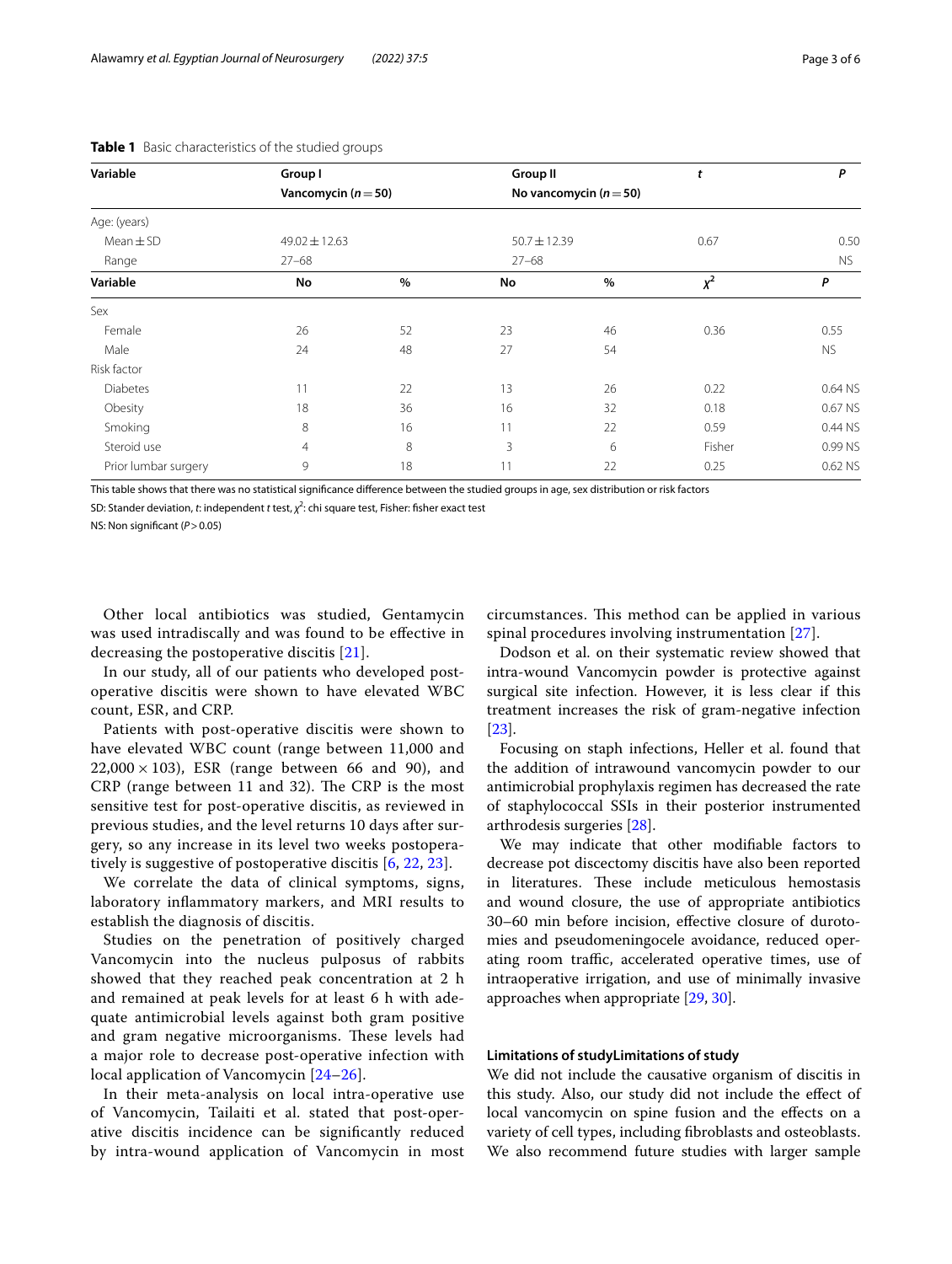<span id="page-3-0"></span>

| Variable                | Group I                       |                                                                                                                                                                                                                                                                                                                                                                                                                                                                                                                                                      | Groupll                | یو                    | $\mathbf{r}$ |              |                |
|-------------------------|-------------------------------|------------------------------------------------------------------------------------------------------------------------------------------------------------------------------------------------------------------------------------------------------------------------------------------------------------------------------------------------------------------------------------------------------------------------------------------------------------------------------------------------------------------------------------------------------|------------------------|-----------------------|--------------|--------------|----------------|
|                         |                               | Vancomycin $(n=50)$                                                                                                                                                                                                                                                                                                                                                                                                                                                                                                                                  | No vancomycin (n = 50) |                       |              |              |                |
| Operation time          |                               |                                                                                                                                                                                                                                                                                                                                                                                                                                                                                                                                                      |                        |                       |              |              |                |
| Mean ±SD                | $85.5 \pm 9.02$               |                                                                                                                                                                                                                                                                                                                                                                                                                                                                                                                                                      | 87.08±9.61             |                       | 0.85         | 0.40         |                |
| Range                   | $70 - 106$                    |                                                                                                                                                                                                                                                                                                                                                                                                                                                                                                                                                      | $70 - 110$             |                       |              | $\gtrapprox$ |                |
| <b>Blood loss</b>       |                               |                                                                                                                                                                                                                                                                                                                                                                                                                                                                                                                                                      |                        |                       |              |              |                |
| Mean ±SD                |                               | $80.22 \pm 26.94$                                                                                                                                                                                                                                                                                                                                                                                                                                                                                                                                    | 78.68 ± 29.14          |                       | 0.27         | 0.78         |                |
| Range                   | $40 - 190$                    |                                                                                                                                                                                                                                                                                                                                                                                                                                                                                                                                                      | 40-200                 |                       |              | $\gtrapprox$ |                |
| Variable                | ş                             | %                                                                                                                                                                                                                                                                                                                                                                                                                                                                                                                                                    | ş                      | శ                     |              | Test         | σ              |
| Level                   |                               |                                                                                                                                                                                                                                                                                                                                                                                                                                                                                                                                                      |                        |                       |              |              |                |
| $L1-2$                  | 4                             | ${}^{\infty}$                                                                                                                                                                                                                                                                                                                                                                                                                                                                                                                                        | $\sim$                 | 4                     |              |              |                |
| $L2-3$                  | 4                             | $\infty$                                                                                                                                                                                                                                                                                                                                                                                                                                                                                                                                             | $\sim$                 | $\circ$               |              |              |                |
| $L_{3-4}$               | $\circ$                       | $\frac{\circ}{\circ}$                                                                                                                                                                                                                                                                                                                                                                                                                                                                                                                                | $\infty$               | $\frac{\circ}{\circ}$ |              | Yates        | 0.82           |
| $14-5$                  | 25                            | $\mathbb{S}^{\mathbb{O}}$                                                                                                                                                                                                                                                                                                                                                                                                                                                                                                                            | 23                     | $46$                  |              |              | $\gtrapprox$   |
| $L5-51$                 | $\overleftarrow{\phantom{1}}$ | 22                                                                                                                                                                                                                                                                                                                                                                                                                                                                                                                                                   | $\overline{4}$         | 28                    |              |              |                |
| Post-operative discitis |                               |                                                                                                                                                                                                                                                                                                                                                                                                                                                                                                                                                      |                        |                       |              |              |                |
| $\frac{\circ}{\sim}$    | 48                            | 86                                                                                                                                                                                                                                                                                                                                                                                                                                                                                                                                                   | $\frac{4}{6}$          | 92                    |              | Fisher       | 0.68           |
| Yes                     | $\sim$                        | $\overline{4}$                                                                                                                                                                                                                                                                                                                                                                                                                                                                                                                                       | 4                      | $\infty$              |              |              | $\gtrapprox$   |
| Symptoms                |                               |                                                                                                                                                                                                                                                                                                                                                                                                                                                                                                                                                      |                        |                       |              |              |                |
| Backache                | $\sim$                        | 4                                                                                                                                                                                                                                                                                                                                                                                                                                                                                                                                                    | 4                      | $\infty$              |              | Fisher       | 0.68 NS        |
| Spasm                   | $\sim$                        | 4                                                                                                                                                                                                                                                                                                                                                                                                                                                                                                                                                    | 4                      | $\infty$              |              | Fisher       | 0.68 NS        |
| Pain                    |                               | $\sim$                                                                                                                                                                                                                                                                                                                                                                                                                                                                                                                                               | $\sim$                 | $\circ$               |              | Fisher       | 0.62 NS        |
| Radiculopathy           |                               | $\sim$                                                                                                                                                                                                                                                                                                                                                                                                                                                                                                                                               | $\sim$                 | 4                     |              | Fisher       | <b>SN 66'0</b> |
| Time: Mean ± SD         | ±5.66<br>$\overline{C}$       | $13.75 \pm 5.44$                                                                                                                                                                                                                                                                                                                                                                                                                                                                                                                                     | $t = 0.37$             | 0.73 NS               |              |              |                |
| ida<br>Lai              |                               |                                                                                                                                                                                                                                                                                                                                                                                                                                                                                                                                                      |                        |                       |              |              |                |
| ESR: Mean ±SD           | 82.5 ± 9.95                   | $80 \pm 9.83$                                                                                                                                                                                                                                                                                                                                                                                                                                                                                                                                        | 0.33                   | 0.76 NS               |              |              |                |
| CRP Mean ±SD            | 34土4.24                       | $38.25 \pm 4.1$                                                                                                                                                                                                                                                                                                                                                                                                                                                                                                                                      | 1.18                   | 0.30 NS               |              |              |                |
| $Mean \pm SD$<br>WBCs:  | $17.5 \pm 1.13$               | $17.1 \pm 1.41$                                                                                                                                                                                                                                                                                                                                                                                                                                                                                                                                      | 0.34                   | 0.75 NS               |              |              |                |
| cases                   |                               | compared to Group I but without statistical significance difference. Also there was no statistical significance difference between the studied groups in symptoms, time of presentation or laboratory findings of discitis<br>This table shows that there was no statistical significance difference between the studied groups in operation time, blood loss or level. There was an increase in frequency of post-operative discitis among Group II<br>SD: Stander deviation, t: independent t test, x2: Chi square test, Fisher: Fisher exact test |                        |                       |              |              |                |
|                         |                               | Yates: Yates correction chi square test, NS: Non significant (P > 0.05)                                                                                                                                                                                                                                                                                                                                                                                                                                                                              |                        |                       |              |              |                |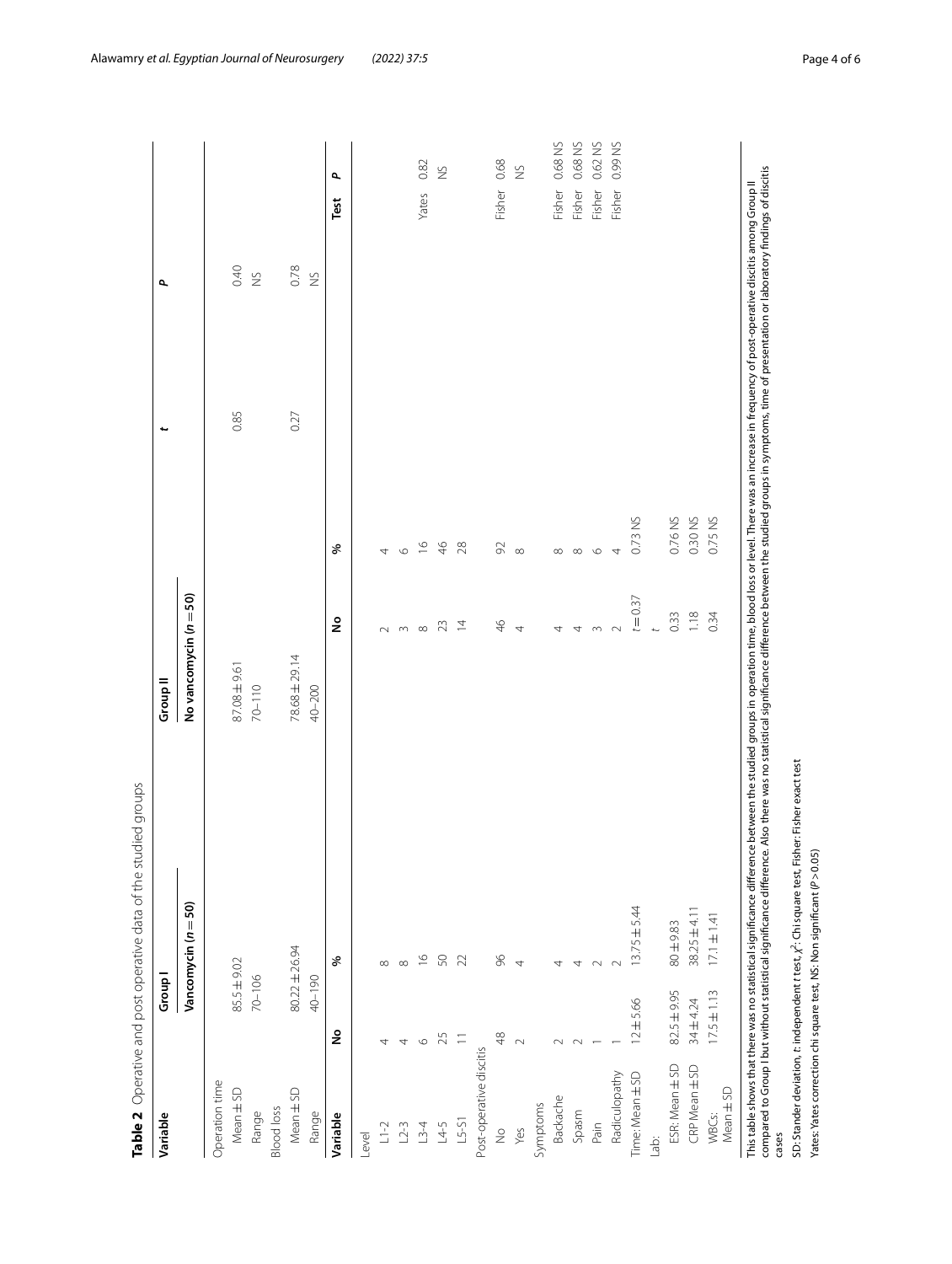size for further assessment of the statistical signifcance of local Vancomycin application in spine surgery.

# **Conclusions**

We concluded that the intra-operative prophylaxis, with intra-discal Vancomycin, decreased the incidence of postoperative discitis but without signifcant statistical diference. We advocate using local vancomycin especially in high risk patients for prevention of post discectomy discitis.

#### **Abbreviations**

SSI: Surgical site infection; MRI: Magnetic resonant image; CT: Computed topography.

## **Acknowledgements**

Not applicable.

#### **Authors' contributions**

AA has participated in performing surgical procedures, helped in writing and reviewing manuscript and data collection. MM has participated in performing surgical procedures, MS participated in performing surgical procedure and helped in writing and reviewing manuscript and data collection. All authors read and approved the fnal manuscript.

#### **Funding**

The authors received no funding for this work.

#### **Availability of data and materials**

The datasets used and/or analyzed during the current study are available from the corresponding author on reasonable request.

## **Declarations**

#### **Ethics approval and consent to participate**

The study protocol was formally reviewed and approved by the ethics committee for human research at Faculty of Medicine, Zagazig University.

#### **Consent for publication**

Not applicable.

#### **Competing interests**

The authors declare there are no competing interests.

Received: 22 September 2021 Accepted: 1 January 2022 Published online: 14 February 2022

#### **References**

- <span id="page-4-0"></span>1. Singh DK, Singh N, Das PK, Malviya D. Management of postoperative discitis: a review of 31 patients. Asian J Neurosurg. 2018;13(3):703–6.
- <span id="page-4-1"></span>2. Turnbull F. Postoperative infammatory disease of lumbar discs. J Neurosurg. 1953;10(5):469–73.
- <span id="page-4-2"></span>3. Iversen E, Nielsen VAH, Hansen LG. Prognosis in postoperative discitis: a retrospective study of 111 cases. Acta Orthop. 1992;63(3):305–9.
- <span id="page-4-3"></span>4. Malik GM, McCormick P. Management of spine and intervertebral disc space infection. Contemp Neurosurg. 1988;10(8):1–6.
- <span id="page-4-4"></span>5. Floris R, Spallone A, Aref TY, Rizzo A, Apruzzese A, Mulas M, et al. Early postoperative MRI fndings following surgery for herniated lumbar disc part II: a gadolinium-enhanced study. Acta Neurochir (Wien). 1997;139(12):1101–7.
- <span id="page-4-5"></span>6. Hasan GA, Sheta RA, Raheem HQ, Al-Naser LM. The efect of intradiscal vancomycin powder in the prevention of postoperative discitis: RCT study. Interdiscip Neurosurg Adv Tech Case Manag. 2020;21:100705.
- <span id="page-4-6"></span>7. Pull Ter Gunne AF, Cohen DB. Incidence, prevalence, and analysis of risk factors for surgical site infection following adult spinal surgery. Spine (Phila Pa). 2009;34(13):1422–8.
- <span id="page-4-7"></span>8. Adam D, Papacocea T, Hornea I, Croitoru R. Postoperative spondylodiscitis: a review of 24 consecutive patients. Chir. 2014;109(1):90–4.
- <span id="page-4-8"></span>9. Erwin WM, Hood KE. The cellular and molecular biology of the intervertebral disc: a clinician's primer. J Can Chiropr Assoc. 2014;58(3):246–57.
- <span id="page-4-9"></span>10. De Geer CM. Intervertebral disk nutrients and transport mechanisms in relation to disk degeneration: a narrative literature review. J Chiropr Med. 2018;17:97–105.
- <span id="page-4-10"></span>11. Capoor MN, Lochman J, McDowell A, Schmitz JE, Solansky M, Zapletalova M, et al. Intervertebral disc penetration by antibiotics used prophylactically in spinal surgery: implications for the current standards and treatment of disc infections. Eur Spine J. 2019;28(4):783–91.
- <span id="page-4-11"></span>12. Urban JP, Holm S, Maroudas A, Nachemson A. Nutrition of the intervertebral disk: an in vivo study of solute transport. Clin Orthop Related Res. 1977;129:101–14.
- <span id="page-4-12"></span>13. Maajid S, Mir AA, Motten T, Dar RA, Bhat MA, Ali N, et al. Efect of prophylactic intra-operative instillation of vancomycin powder on surgical site infections following spinal surgery: a retrospective case control study. JK Pract. 2018;23(1–2):19–24.
- <span id="page-4-13"></span>14. Emohare O, Ledonio CG, Hill BW, Davis RA, Polly DW, Kang MM. Cost savings analysis of intrawound vancomycin powder in posterior spinal surgery. Spine J. 2014;14(11):2710–5.
- <span id="page-4-14"></span>15. Horii C, Yamazaki T, Oka H, Azuma S, Ogihara S, Okazaki R, et al. Does intrawound vancomycin powder reduce surgical site infection after posterior instrumented spinal surgery? A propensity score-matched analysis. Spine J. 2018;18(12):2205–12.
- <span id="page-4-15"></span>16. Teytaud O. When does quasi-random work?. In: Rudolph G, Jansen T, Beume N, Lucas S, Poloni C, editors. Parallel problem solving from nature—PPSN X. PPSN. Lecture notes in computer science, vol 5199. Berlin: Springer; 2008
- <span id="page-4-16"></span>17. ASHP Therapeutic Guidelines on Antimicrobial Prophylaxis in Surgery. American Society of Health-System Pharmacists. Am J Health Syst Pharm AJHP. 1999;56(18):1839–88.
- <span id="page-4-17"></span>18. Jordon J, Konstantinou K, O'Dowd J. Herniated lumbar disc. BMJ Clin Evid. 2009.
- <span id="page-4-18"></span>19. Santhanam R, Lakshmi K. A retrospective analysis of the management of postoperative discitis: a single institutional experience. Asian Spine J. 2015;9(4):559.
- <span id="page-4-19"></span>20. Piotrowski WP, Krombholz MA, Mühl B. Spondylodiscitis after lumbar disk surgery. Neurosurg Rev. 1994;17(3):189–93.
- <span id="page-4-20"></span>21. AbdulWahid AT. Gentamycin injection in disc space during lumbar discectomy (aiming to prevent post-operative discitis). J Fac Med Baghdad. 2015;57(1):15–7.
- <span id="page-4-21"></span>22. Postacchini F, Cinotti G. Postoperative lumbar discitis. Eur Spine J. 1993;1(4):226–30.
- <span id="page-4-22"></span>23. Dodson V, Majmundar N, Swantic V, Assina R. The effect of prophylactic vancomycin powder on infections following spinal surgeries: a systematic review. Neurosurg Focus. 2019;46(1):E11.
- <span id="page-4-23"></span>24. Scuderi GJ, Greenberg SS, Banovac K, Martinez OV, Eismont FJ. Penetration of glycopeptide antibiotics in nucleus pulposus. Spine. 1993;18:2039–42.
- 25. Loc-Carrillo C, Wang C, Canden A, Burr M, Agarwal J. Local intramedullary delivery of vancomycin can prevent the development of long bone staphylococcus aureus infection. PLOS ONE. 2016;11(7):e0160187.
- <span id="page-4-24"></span>26. Wahl P, Guidi M, Benninger E, Rönn K, Gautier E, Buclin T, et al. The levels of vancomycin in the blood and the wound after the local treatment of bone and soft-tissue infection with antibiotic-loaded calcium sulphate as carrier material. Bone Joint J. 2017;99(11):1537–44.
- <span id="page-4-25"></span>27. Tailaiti A, Shang J, Shan S, Muheremu A. Effect of intrawound vancomycin application in spinal surgery on the incidence of surgical site infection: a meta-analysis. Ther Clin Risk Manag. 2018;14:2149–59. [https://](https://doi.org/10.2147/TCRM.S185296) [doi.org/10.2147/TCRM.S185296](https://doi.org/10.2147/TCRM.S185296).
- <span id="page-4-26"></span>28. Heller A, McIff TE, Lai SM, Burton DC. Intrawound vancomycin powder decreases staphylococcal surgical site infections after posterior instrumented spinal arthrodesis. J Spinal Disord Tech. 2015;28(10):E584–9.
- <span id="page-4-27"></span>29. Watanabe M, Sakai D, Matsuyama D, et al. Risk factors for surgical site infection following spine surgery: efficacy of intraoperative saline irrigation. J Neurosurg Spine. 2010;12:540–6.